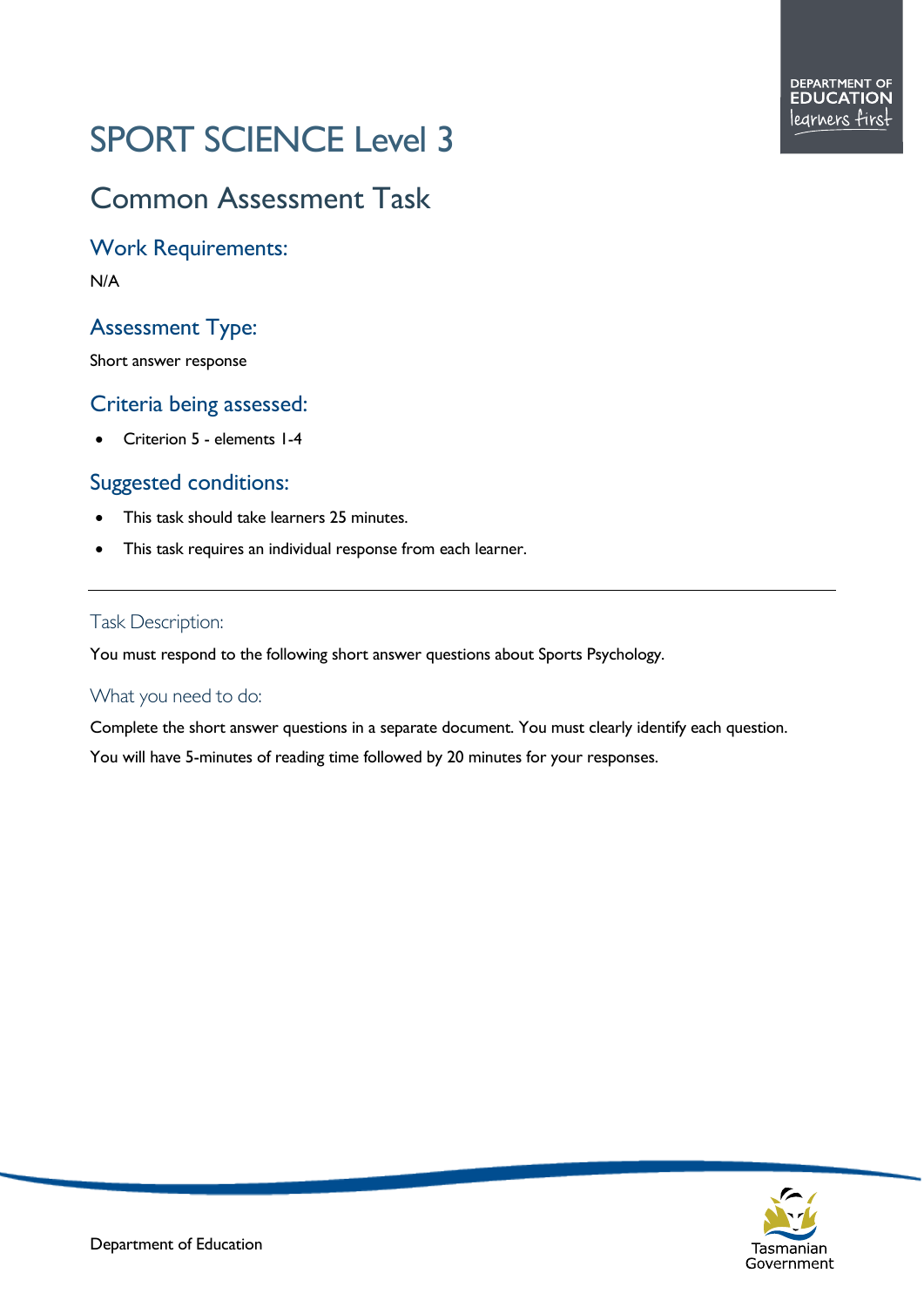#### **Question 1**

**KEY STATS** SINCE RD 1 2019

The AFL is a sporting organisation which now includes the provision and analysis of a significant amount of data related to Key Performance Indicators for goal scoring.

#### Table 1: Comparative performance data for the Adelaide Crows and the Brisbane Lions

| <b>ADELAIDE CROWS</b><br><b>Total Shots: 972</b> | <b>Overall Shot</b><br>Accuracy |                                | 47% | <b>BRISBANE LIONS</b><br>Total Shots: 1219 |                           | <b>Overall Shot</b><br>Accuracy |                                      | 46%<br><b>Direction</b><br>58% |  |
|--------------------------------------------------|---------------------------------|--------------------------------|-----|--------------------------------------------|---------------------------|---------------------------------|--------------------------------------|--------------------------------|--|
| Shot Type (# Shots)                              | Accuracy                        | <b>Direction</b>               | 61% |                                            | Shot Type (# Shots)       |                                 |                                      |                                |  |
| Set shot (448)                                   | 55%                             | 36%<br>Centre<br>Right<br>Left | 48% | Set shot (572)                             |                           | 49%                             | 42%<br>Centre 42%<br>Right<br>Left   |                                |  |
| General play (524)                               | 40%                             |                                |     | General play (647)                         |                           | 43%                             |                                      |                                |  |
| <b>Distance</b> (# Shots)                        | Accuracy                        |                                |     | <b>Distance</b> (# Shots)                  |                           | Accuracy                        |                                      |                                |  |
| 0-24 metres (176)                                | 69%<br>$\sim$                   | <b>Top Players</b>             |     | 0-24 metres (256)                          |                           | 62%                             | <b>Top Players</b>                   |                                |  |
| 25-49 metres (501)                               | 47%<br>1                        | Taylor Walker 58%              |     | 25-49 metres (634)                         |                           | 46%                             | Daniel<br>1<br><b>McStay</b>         | 57%                            |  |
| 50+ metres (295)                                 | 33%<br>$\overline{2}$           | Shane<br>McAdam                | 53% | 50+ metres (329)                           |                           | 35%                             | Charles<br>$\overline{2}$<br>Cameron | 54%                            |  |
| SI Expected Scores                               | 3                               | <b>Eddie Betts</b>             | 51% |                                            | SI Expected Scores        |                                 | Lincoln<br>3<br>McCarthy             | 51%                            |  |
| SI Exp. Actual Difference<br>Year                | 4                               | Josh Jenkins                   | 49% | Year                                       | SI Exp. Actual Difference |                                 |                                      |                                |  |
| 2019<br>1,633.3 1,718                            | $+84.7$<br>$(+5%)$<br>5         | Tom Lynch                      | 45% | 2019                                       | 2,072.2 2,077             | $+4.8$<br>$(+0\%)$              | <b>Lachie Neale</b><br>4             | 48%                            |  |
| 2020<br>886.9<br>787                             | $-99.9$<br>$(-11%)$<br>6        | Lachlan                        | 43% | 2020                                       | 1,344.8 1,247             | $-97.8$<br>$(-7%)$              | 5 Cam Rayner                         | 48%                            |  |
| 559<br>2021<br>540.9                             | $+18.1$<br>$(+3%)$              | Murphy                         |     | 2021                                       | 493<br>466.9              | $+26.1$<br>$(+6%)$              | Eric Hipwood 47%<br>6                |                                |  |
| Overall 3,061.0<br>3,064                         | $+3.0$<br>$(+0%)$               |                                |     |                                            | Overall 3,883.9 3,817     | $-66.9$<br>$(-2%)$              |                                      |                                |  |

#### **KEY STATS** SINCE RD 1 2019

#### **All responses to this question must refer to Table 1.**

a) Which team should attack more from the left than the right? Include data to support your answer.

(2 marks)

- b) In 2019 which team achieved the highest total score? Include data to support your answer. (2 marks)
- c) In 2020 both teams scored less than expected. What was the score for each team? (2 marks)
- d) Of the least accurate players for each team which would you prefer to kick at goal? Include data in your answer. (1 mark)
- e) Of the least accurate players for each team which would you prefer to kick at goal? Include data in your answer. (3 marks)